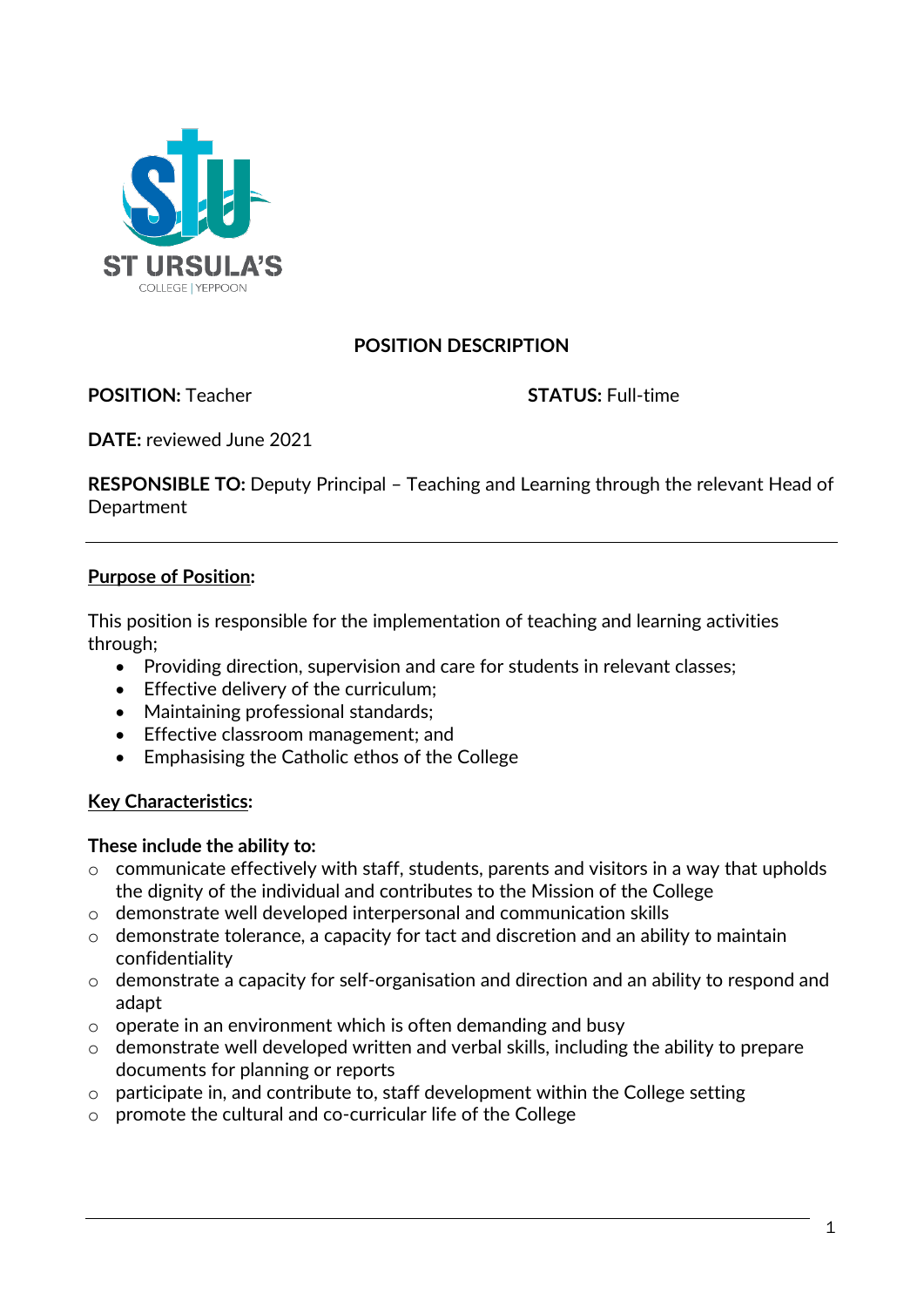## **Qualifications:**

Current Teacher Registration with the Queensland College of Teachers Tertiary qualifications relating to your specialised Teaching area

## **Key Accountabilities**

## **Faith & Mission:**

- adheres to ethical standards of *Queensland College of Teachers* and College's Code of Conduct for staff
- displays and models commitment to and support of the ethos, Mission and Values of the College
- understands and supports the role of Catholic Education in the mission of the Church
- actively supports school prayer and liturgy
- respect the dignity and the right to learn, of all members of the College Community
- demonstrates a concern for, and a commitment to, enhancing the physical, spiritual, moral, intellectual and aesthetic welfare of students

## **Curriculum:**

- adopt curriculum practices which reflect the College's Mission Statement; Strategic and Improvement Plans and Learning Framework
- participate in the collaborative development and evaluation of curriculum according to College guidelines
- participate in the organisation, planning and development of the College's curriculum
- has a deep knowledge of relevant content and skills and understands the relationship to curriculum goals
- implement teaching and learning processes appropriate to the curriculum and the subject or topic being studied
- review and reflects on pedagogical practice individually and collaboratively
- in conjunction with a HOD, develop and implement programs of work from the relevant syllabus documents, prepares units of work consistent within the program requirements and where appropriate, prepare term planners and assessment tasks
- uses a variety of appropriate procedures and techniques for assessing students
- uses teaching/learning strategies that take account of the relationship between teaching, learning and assessment.
- monitors students' progress and provides students with feedback on their progress
- maintains records of students' progress and samples of work and reports on progress to students/parents/carers and agencies
- collaborate with colleagues in areas such as planning and evaluation
- work effectively with teachers, ancillary staff and others in groups and teams

# **Pastoral Care:**

- recognises, values and protects the uniqueness, potential and dignity of each student
- is sensitive to each student's religious, social and cultural background and affirms the richness of this diversity
- communicate effectively with students and parents/caregivers in a timely manner
- develop positive relationships with students and College staff that are based on respect, trust, honesty and integrity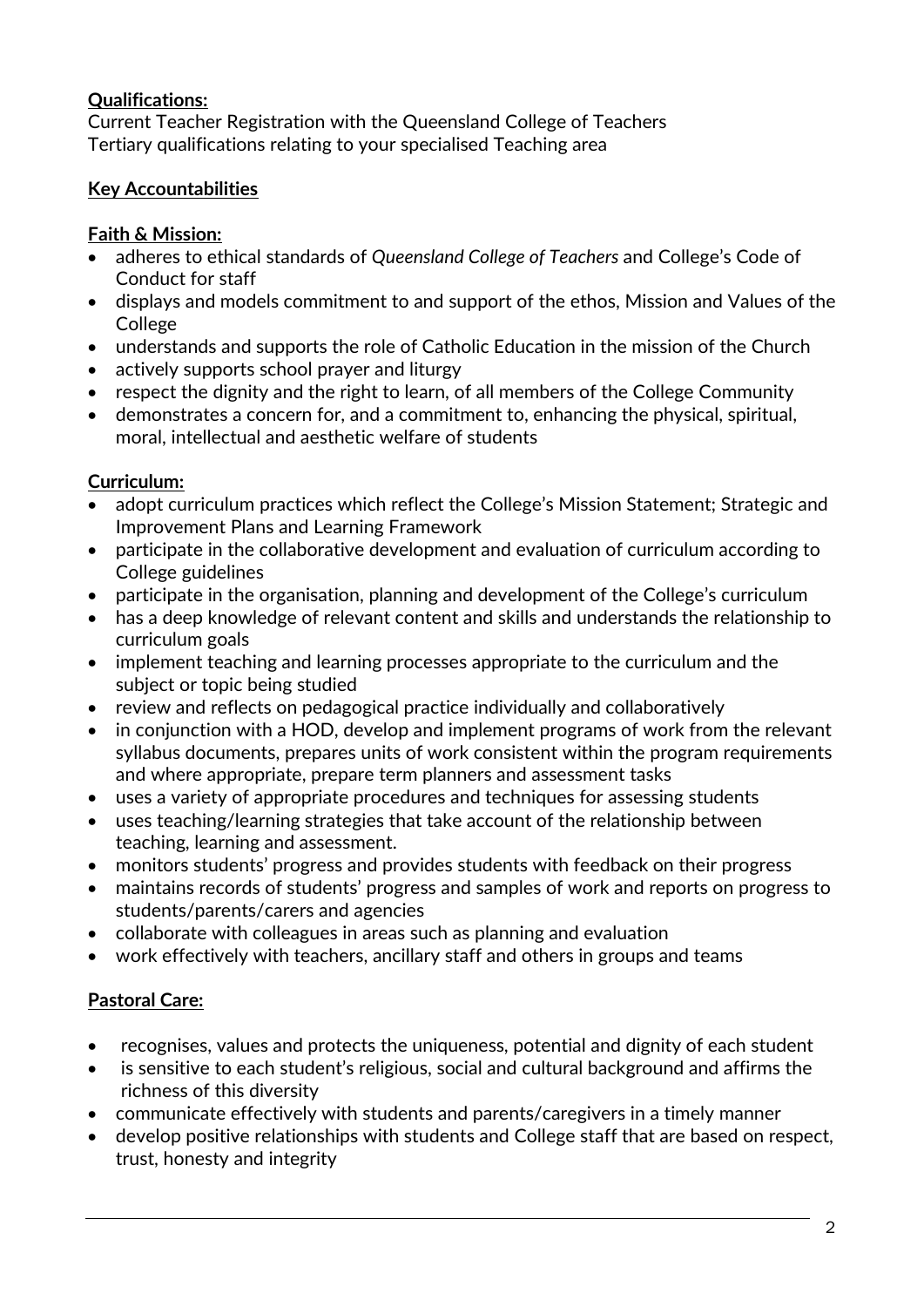- plan learning experiences to meet the needs and capacities of individual students and groups to ensure the ongoing development of increased responsibility and decision making
- encourage positive student behaviour and adopts strategies to modify negative behaviour and counter its effects
- establish clear, challenging and achievable expectations of students.
- engage the students in developing relevant knowledge, skills, attitudes
- contribute to the co-curricular life of the College and ensures the acknowledgement and celebration of students' successes
- assume collective responsibility for the supervision of students within the provision of the professional *Duty of Care*
- create a nurturing, ordered and safe learning environment consistent with the College Mission Statement, Policies and Student Protection guidelines
- support parents and others responsible for the care of students
- promote parental participation in the learning environment
- communicate effectively with College support staff

### **Classroom Management:**

- Apply effective behaviour management techniques that are based on recognised theories of behaviour and consistent with the College ethos, such as Restorative Practice;
- Have knowledge of and advise students of the College's Code of Conduct:
- Maintain an accurate daily roll via TASS;
- Encourage and direct students to meet expectations for appropriate behaviour;
- Deal with students in a courteous, firm, consistent and respectful manner at all times;
- Take responsibility for managing inappropriate College behaviour;
- Be punctual, manage time, lesson planning and assessment schedules efficiently;
- Establish a positive learning environment where students feel safe to risk full participation;
- Demonstrate strategies to create a positive environment supporting student effort and learning; and
- Monitor student progress and liaise with the relevant staff regarding student individual learning needs.

### **Professional Standards:**

- set and achieve professional goals and critically evaluates your own teaching practice and learning programs to improve the quality of teaching and learning
- participate in professional development activities consistent with the College's Strategic, Operational and Improvement Plans
- implement strategies gained from professional development to enhance student learning and to develop professional skills.

### **Other:**

- Be supportive of the Catholic ethos of the school.
- contribute actively to the development and implementation of College policies and procedures
- contribute to a safe and healthy working environment consistent with the College's Mission Statement and *Work Health and Safety* requirements
- Support the Strategic Plan and the School Improvement Plan.